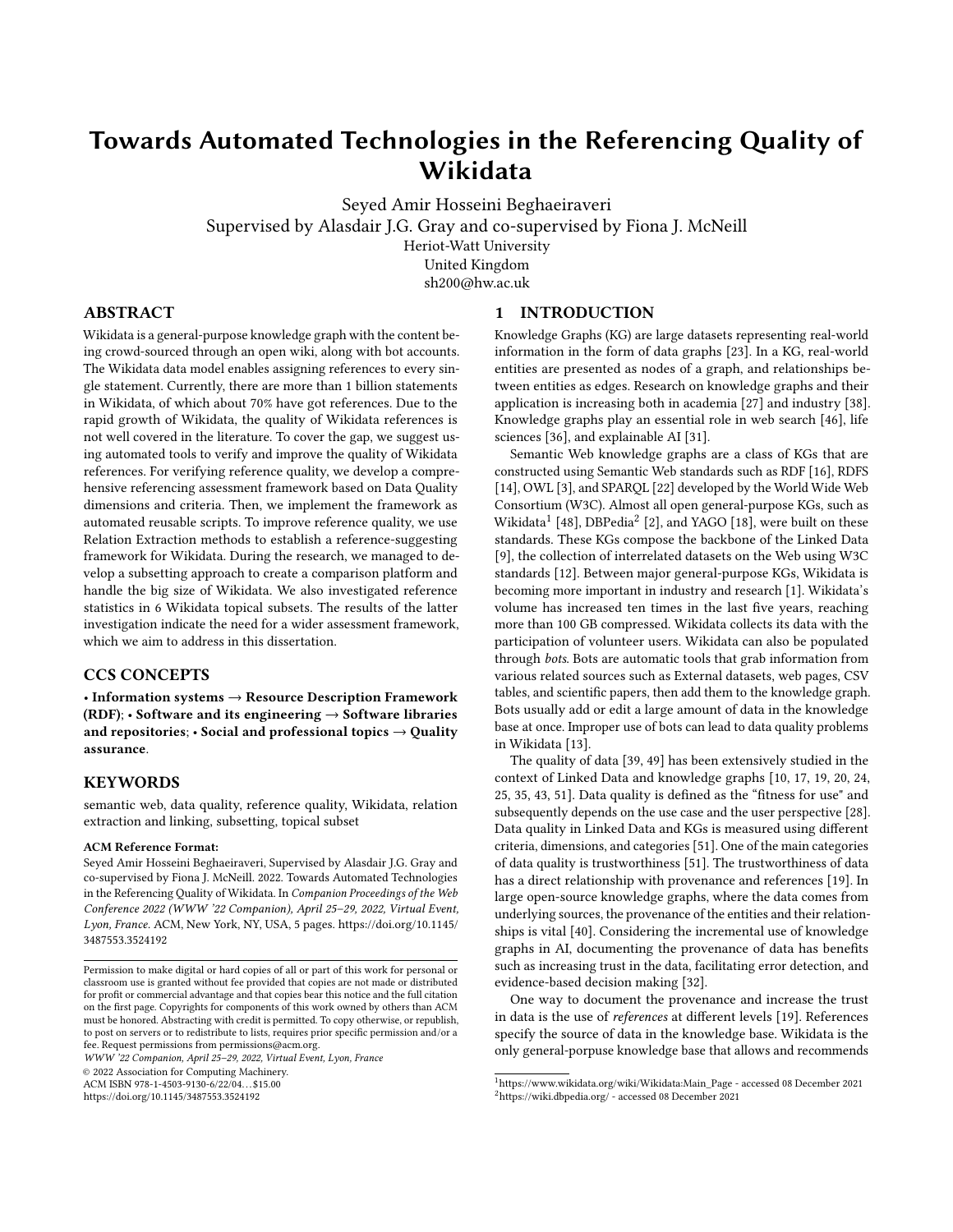users to provide references in the statement level [\[19\]](#page-4-22). However, the quality of the references in Wikidata has been rarely investigated. To the best of our knowledge, Piscopo et al.'s study [\[40\]](#page-4-30), and its recently developed version by Amaral et al. [\[1\]](#page-4-16), are the only studies in this regard. Due to the daily increase in the size of Wikidata, the increasing use of Wikidata in science and technology, the essential role of references in shaping Wikidata $^3$  $^3$  and its data quality, and the shortcomings of the two current studies, a gap is being felt in studying Wikidata reference quality.

To fill the research gap, we aim to use automated technologies to assess and improve the quality of references in Wikidata. Our approach has two parts. In the first part, we develop a comprehensive reference quality assessment framework based on Data Quality dimensions and criteria. Then we implement the framework in the form of re-usable programs. In the second part, we use Relation Extraction methods to suggest references to Wikidata. During this research, we have developed a subsetting approach to creating a comparison platform and handling the big size of Wikidata. We also started investigating references' quality by performing statistical analysis on 6 Wikidata topical subsets. The results of the statistical research indicate the need for a comprehensive quality assessment framework for references.

#### 2 PROBLEM

To the best of our knowledge Wikidata is the only KG with the capability of specifying references for each individual statement. During the literature review phase (the first half of 2020), the only available study on the quality of Wikidata references was Piscopo et al.'s paper [\[40\]](#page-4-30). The paper had studied the Wikidata dump 2016. In October 2016, Wikidata was ten times smaller than 2020. The paper had investigated the Wikidata English external sources only. Although some of these limitations have been improved by Amaral et al.'s work in 2021 [\[1\]](#page-4-16), their study still covers only two quality dimensions. To fill this gap, we chose the main direction of the research to evaluate and improve the quality of Wikidata references, using efficient and reusable automated technologies. The initial questions of our research are as follows:

- RQ1 How can the quality of references be quantified considering different aspects of data quality? We hypothesize that a comprehensive quality assessment framework based on the data quality criteria can score the quality of references. Implementing such a framework will automatize the quality assessment process, and data owners can do evaluation tasks regularly.
- RQ2 How much has the reference quality of Wikidata changed since 2016, considering the rapid increase in data volume and diversity of sources? We hypothesize that the reference quality has increased with time.
- RQ3 What percentage of Wikidata references have been added by bots? How can we compare the quality of bot added references to human added references? Considering the increasing use of bots in recent years, does it affect the quality

of Wikidata references? The hypothesis is that the use of bots increases reference quality.

RQ4 How effective and accurate is it to use Information Extraction and Linking (REL) methods to provide new references for Wikidata? We hypothesize that using REL methods can provide references to Wikidata in different topics with higher quality compared to the current reference adder bots.

#### 3 STATE OF THE ART

The problem and the research questions of this dissertation are a combination of three main fields: Data Quality Criteria, Wikidata Reference Quality, and Relation Extraction. Data quality and Relation Extraction are widely covered in the literature, while Wikidata Reference Quality is rarely covered.

#### 3.1 Data Quality

There are lots of studies on the quality of data. Data quality is generally considered a multidimensional concept. One of the earliest is Wang and Strong' multidimensional study [\[49\]](#page-4-19) which categories data quality into four main categories, each consisting of one or more dimensions: Intrinsic (dimensions that are independent of the user's context), Contextual (dependent on the task at hand and the context of the data consumer), Representational (dimensions that describes in which extent data represented to the data consumers), and Accessibility (the form in which the data is available and to how it can be accessed by data consumers). In the context of web-based information, Bizer et al. [\[11\]](#page-4-33) proposed a quality assessment framework that allows filtering good quality information on the web. The framework benefits from a wide range of metrics expressed in the form of graph patterns.

Data quality is also heavily investigated in Linked Data. Zaveri et al. [\[51\]](#page-4-28) surveyed 21 different approaches up to 2012. They identified a core set of 23 different data quality dimensions categorized in 6 different categories. Their study is the most comprehensive aggregation of data quality dimensions in the context of Linked Data. More recently, Färber et al. [\[19\]](#page-4-22) evaluated five large KGs (Freebase, Wikidata, YAGO, Cyc, and DBPedia) over 34 data quality metrics. They extended the criteria of Wang [\[49\]](#page-4-19) into 11 dimensions and 34 metrics. In each metric, they carefully analyzed the KGs and assigned them a score between 0 and 1. They also developed an algorithm in which users can admit a weight to each metric and compute the quality score based on their needs. Debattista et al. [\[17\]](#page-4-21) examined about 3.7 billion triples taken from 37 Linked Data datasets via 27 metrics based on the Zaveri et al. survey. They also provided a Principal Component Analysis (PCA) over their evaluation results to find the minimum number of metrics that can inform users about the quality of Linked Data datasets.

#### 3.2 Trustworthiness and Reference Quality

In the literature, the ability to mention the provenance of data and its quality is considered as trustworthiness [\[1,](#page-4-16) [17,](#page-4-21) [19\]](#page-4-22). Färber et al. [\[19\]](#page-4-22) defined trustworthiness as a combination of three concepts mentioned in [\[49\]](#page-4-19): Believability (the extent to which data are accepted or regarded as true, real, and credible), Objectivity (the extent to which data are unbiased, and impartial), and Reputation (the extent to which data are trusted or highly regarded

<span id="page-1-0"></span><sup>3</sup>According to the Wikidata project, "Wikidata is not a database that stores facts about the world, but a secondary knowledge base that collects and links to references to such knowledge" [\[47\]](#page-4-32).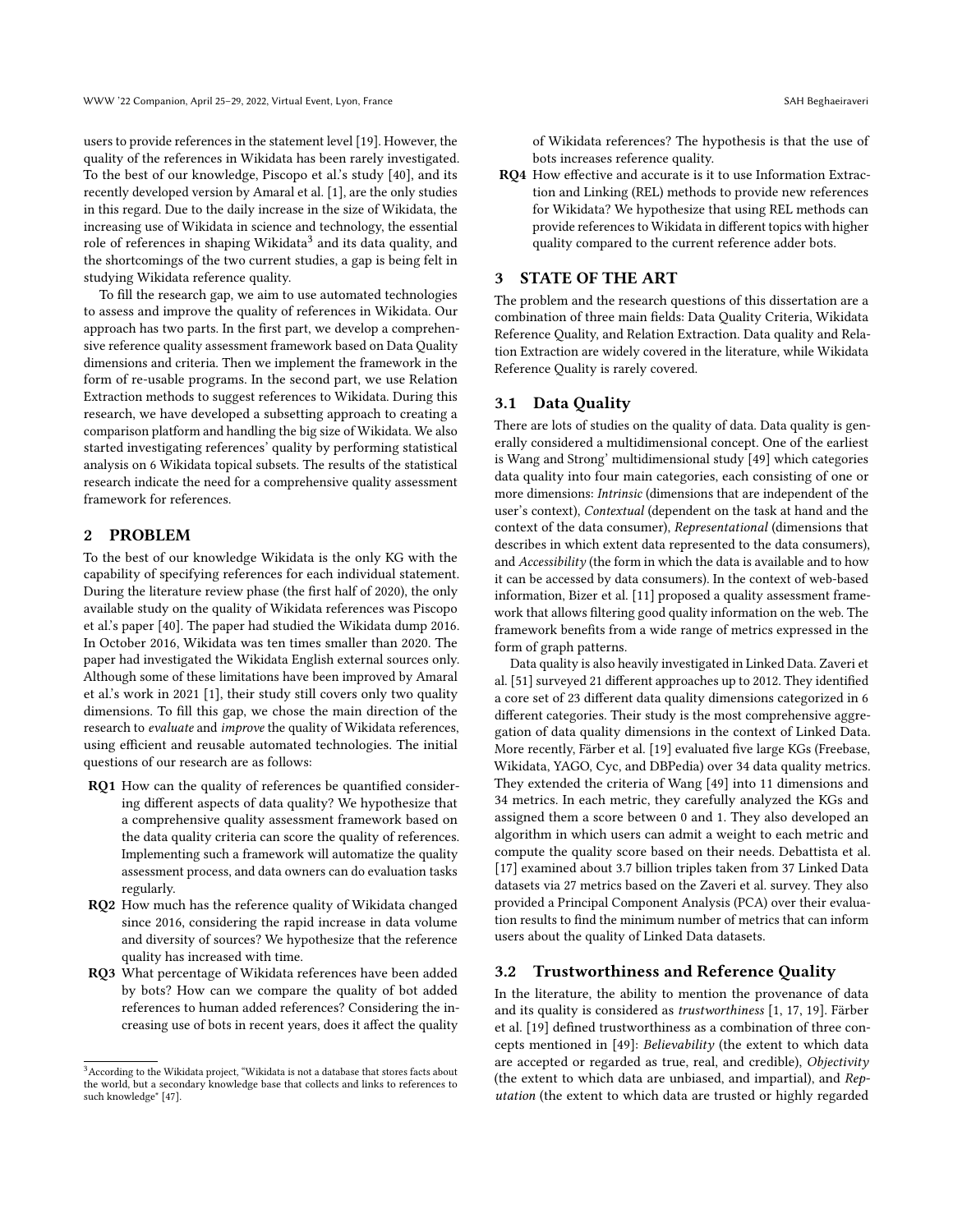in terms of their source or content). Färber et al. [\[19\]](#page-4-22) considered the criteria trustworthiness on statement level and Debattista et al. [\[17\]](#page-4-21) considered metric traceability of the data, both checking only the existence of reference usage in datasets. However, the two studies did not provide an analytical review of how references are used.

#### 3.3 Wikidata Reference Quality

Among data quality dimensions, accuracy and trustworthiness have been less investigated in Wikidata [\[41\]](#page-4-34). Wikidata recommends the provided references should be relevant and authoritative [\[47\]](#page-4-32). Piscopo et al. [\[40\]](#page-4-30) examined the authoritativeness and the relevance of Wikidata Engilsh external sources. They first evaluated a small set of sample references (<300 statements) through microtask crowdsourcing. The samples evaluation results were then given to a machinelearning algorithm to measure the relevance and authoritativeness of all grabbed data. The machine-learning algorithm showed that about 70% of Wikidata external sources are relevant and 80% of them are authoritative. The experiment recently has been developed and reproduced by Amaral et al. [\[1\]](#page-4-16) on Wikidata snapshot of 16 April 2021, considering both English and non-English external sources. However, the recent study is still limited to relevance and authoritativeness. In [\[41\]](#page-4-34), Piscopo et al. compared Wikipedia and Wikidata in terms of external references. They showed Wikidata has a more diverse pool of sources (in terms of origin country) and benefits from external datasets (such as library catalogs) more than Wikipedia. Curotto and Hogan [\[15\]](#page-4-35) published a proposal that aims to index English Wikipedia references as a source for Wikidata statements.

#### 3.4 Relation Extraction and Linking (REL)

Relation Extraction and Linking (REL) is the task of extracting and representing relations from unstructured text and linking their elements to the properties and entities of a KG [\[34\]](#page-4-36). Different REL tools usually use different approaches based on their goals. Usually, they all start with an Entity Extraction (the task of finding entities of real-world in unstructured texts) phase. The process then continues with relationship parsing and linking the relations to the reference KG. Finally, REL tools demonstrate the extracted data in RDF format. REL has a broad application in KG population [\[50\]](#page-4-37), specially in domains like Medicine [\[44\]](#page-4-38), Sport [\[42\]](#page-4-39), and Terrorism [\[26\]](#page-4-40). Another important application of REL is Question Answering (Q&A) [\[52\]](#page-4-41). Martinez-Rodriguez et al. [\[34\]](#page-4-36) provided a comprehensive overview of using IE and REL in the Semantic Web.

Theoretically, REL methods can provide references for structured facts through searching the fact's similar relations in unstructured texts. FRED [\[21\]](#page-4-42) is a REL approach to extract binary and n-ary relations from raw texts. FRED uses Stanford CoreNLP [\[33\]](#page-4-43) for identifying entities in the text. FRED creates its IRIs instead of linking extracted relations to an existed KG. FRED is also not limited to a specific domain. Another potential method for detecting references is DeepDive [\[37\]](#page-4-44). DeepDive is an efficient statistical learning approach to build knowledge graphs from extensive collections of web pages. The ability to render web pages makes DeepDive a potential tool for providing external URI sources.

#### 4 METHODOLOGY

To address the research questions, we split the research into two subprojects: (i) assessing the quality of existing Wikidata references and (ii) designing a Reference Suggestion Framework (RSF) via REL methods.

To address RQ1, RQ2 and RQ3, we consider a comprehensive reference quality assessment framework based on data quality dimensions. The existing studies only considered the relevance and authoritativeness of references. Our framework covers a wide range of data quality dimensions. We provide formal definitions for metrics specifically in the context of referencing. We also define the metrics as objectively as possible, easy to compute, and reusable for other RDF-based KGs. Having a comprehensive reference assessment framework enables us to evaluate current Wikidata references and third-party reference suggestion bots.

To address RQ4, we design an automated framework that suggests qualified sources for new or existing non-referenced Wikidata facts. We call non-referenced claims Target Statements. Most of the Wikidata items (Q-IDs) have a corresponding Wikipedia article, including several references in different types such as web pages, scholarly articles, or books. These Wikipedia references are potential sources for Target Statements of that particular Wikidata item. However, Wikipedia references are often unstructured texts. Our solution is to parse Wikipedia references via REL methods. Then, we search the extracted structured data to find triples equal to the Target Statements. If such a triple is found, the unstructured text will be suggested as a source for the Target Statement. Compared to the existing reference adder bots, our approach is topic-independent. Reference adder bots are simple single-purpose scripts that add references only in the claim-creation time. They can populate only one specific topic, e.g., proteins, politicians, etc. The variety of sources they can parse is also limited to CSV files or external structured datasets.

#### 4.1 Referencing Quality Assessment Framework

Starting with the literature review, we noticed the lack of a referencing quality assessment framework for the graph-based datasets. We targeted Wikidata because it is the only open general purpose KG with the capability of adding references at the statement level. We also needed a comparison platform to evaluate the quality of Wikidata references. Initially, we intended to base the comparison on the separation of human-added versus bot-added references. Tracing bots/human activities requires querying the edit history of Wikidata. The edit history of Wikidata is a huge dataset (more than 3TB compressed) and requires more resources than Wikidata itself. We then proposed the concept of Topical Subsets [\[7,](#page-4-45) [8\]](#page-4-46) to build coherent subsets of Wikidata and overcome the high volume issues. We performed a statistical analysis on references in 6 Wikidata WikiProject subsets [\[7\]](#page-4-45). The statistical analysis helped us define new reference-specific metrics in the amount-of-data and relevancy dimensions. We have now defined 40 reference-specific quality metrics in 21 dimensions, covering all major data quality categories in the Zaveri et al. survey. Currently, we are implementing the metrics in Python scripts. The entire framework will be a Python module called Referencing Quality Scoring System (RQSS). The next step is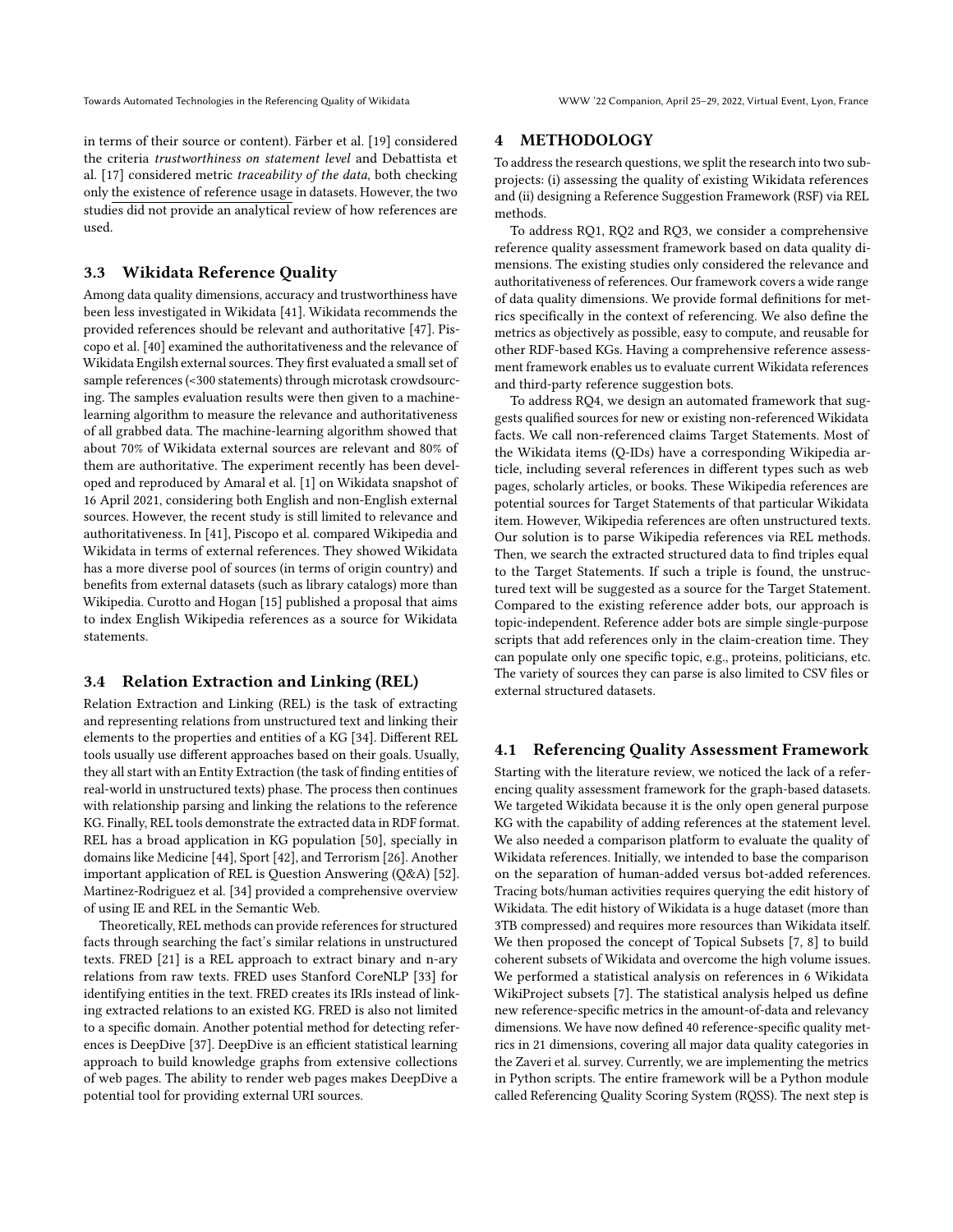to evaluate the framework on Wikidata topical and random subsets. In summary, we will have the following tasks:

RQSS Implementation (Python). The first goal is to finish the implementation of the reference quality assessment metrics in Python. Along with the framework, RQSS includes other layers to extract required collections from datasets and present the output to users. The implementation task has already begun [\[4\]](#page-4-47). At the moment of writing, we implemented four metrics.

RQSS Evaluation via Subsets and Unit Tests. We provide a comparison platform using Wikidata subsets and evaluate, debug, and improve RQSS using the subsets. We have extended the functionality of the wikidata subsetting tool (WDumper [\[5\]](#page-4-48)) to extract several small random subsets of Wikidata. Combined with small topical subsets of [\[7\]](#page-4-45) (e.g., Ships 2021), we can efficiently evaluate the RQSS metrics and compare the results on both meaningful and random datasets. The functionality of methods is also being tested via python unit tests.

Analyzing RQSS Results. After ensuring RQSS's proper functionality, we will apply it to some up-to-date topical and random subsets. We will then compare the scores of the subsets. We discuss the reasons for high or low scores by considering different hypotheses and pieces of evidence.

Analyzing Bot-Added references via RQSS (optional). We try to build an additional comparison platform by separating humanadded and bot-added references in each subset. For this task, we consider two solutions: (i) using the Wikidated 1.0 [\[45\]](#page-4-49) dataset and (ii) querying the Wikidata edit history dumps<sup>[4](#page-3-0)</sup> directly. The separation results can address RQ2. If the task succeeds, we run RQSS on the separated references to analyze the difference between humanadded and bot-added references. The final results can address RQ3.

# 4.2 Reference Suggestion Framework (RSF)

For this sub-project, we reviewed the state-of-the-art Relation Extraction methods to find the best approach in terms of reference suggestion. We have nominated two REL approaches: FRED [\[33\]](#page-4-43) and DeepDive [\[37\]](#page-4-44). First, we will evaluate the candidates' efficiency on a gold standard set. We will then develop a framework that provides appropriate sources from Wikipedia references for Wikidata claims. We will examine the performance of the framework on-demand and on-batches. The results determine the possibility of having an online version of the framework. There will be considerations for those Target Statements that do not have a corresponding Wikipedia article or the corresponding article has no references. A similar approach to DeFacto [\[32\]](#page-4-31) can be considered, i.e., using search engines and keywords to provide the potential sources. We will evaluate RSF using our RQSS metrics. We will compare the results to existing Wikidata references and also compare RSF to traditional reference adder bots.

#### 5 RESULTS

This dissertation has had two contributions to the Semantic Web community. The first contribution is the evaluation of WDumper as an effective tool in topical subsetting [\[8\]](#page-4-46). We extracted four use case topical subsets via WDumper. We provided the performance details of the test runnings. We also assessed the outputs of WDumper by performing different SPARQL queries on the input and output. We performed all experiments on Wikidata 2016 and 2020 dumps. Using two different dumps allowed us to measure the change of data volume from 2016 to 2020 in different topics. We described WDumper advantages and limits in topical subsetting: WDumper accurately extracts the desired data (including Wikidata qualifiers and references). However, WDumper is not flexible in defining subsets.

Our second contribution is a statistical analysis of references in six Wikidata WikiProjects [\[7\]](#page-4-45). We extracted six subsets of Wikidata corresponding to Astronomy, Gene Wiki, Taxonomy, Law, Music, and Ships WikiProjects [\[6\]](#page-4-50). We investigated the statistics of reference nodes, the ratio of referenced statements, the usage of reference-specific properties, and the distribution of triples per node. We also introduced the concept of shared references as an important factor in the quality of references. The statistical study showed the need for a comprehensive quality assessment framework.

The project in hand is the reference quality assessment framework. We have completed the formal definitions of 40 reference quality metrics and implemented four of the metrics. We tested the four implemented metrics on on WikiProjects Ships 2016, Ships 2021 [\[6\]](#page-4-50), and two random Wikidata subsets with two different sizes.

#### 6 CONCLUSIONS

This dissertation delves into the automated, reusable, and comprehensive technologies for evaluating and improving the quality of Wikidata references. The increased use of Wikidata in industry and research, besides the importance of trust in data, motivates us to investigate this problem. We considered four main research questions and two research projects to address them. The main goal of this work is to establish a comprehensive automated quality assessment framework to evaluate Wikidata references. Having an automated reference quality assessment system helps data owners to evaluate the quality of references regularly and more efficiently. Data scientists can also compare datasets quantitatively. The main limitation regarding automation is the subjectivity of some data quality dimensions, e.g., Relevancy. Involving human opinions in the calculation of quality metrics makes automation difficult. We also propose to use Relation Extraction and Linking methods to suggest higher quality references in Wikidata. As future work, we consider generalizing our quality assessment framework to all RDF knowledge graphs. Although our metric definitions are general, the implementation of the metrics is currently specific to the Wikidata data model.

#### ACKNOWLEDGMENTS

I acknowledge the School of Mathematical and Computer Science at Heriot-Watt University, which dedicates the James Watt Ph.D. Scholarship to this dissertation. I also appreciate the efforts of my supervisors, Dr. Alasdair Gray and Dr. Fiona McNeill. I also acknowledge the fruitful discussions with the participants of BioHackathon Europe subsetting projects in 2020 and 2021 [\[29,](#page-4-51) [30\]](#page-4-52).

<span id="page-3-0"></span><sup>4</sup><https://dumps.wikimedia.org/backup-index.html> - accessed 17 December 2021